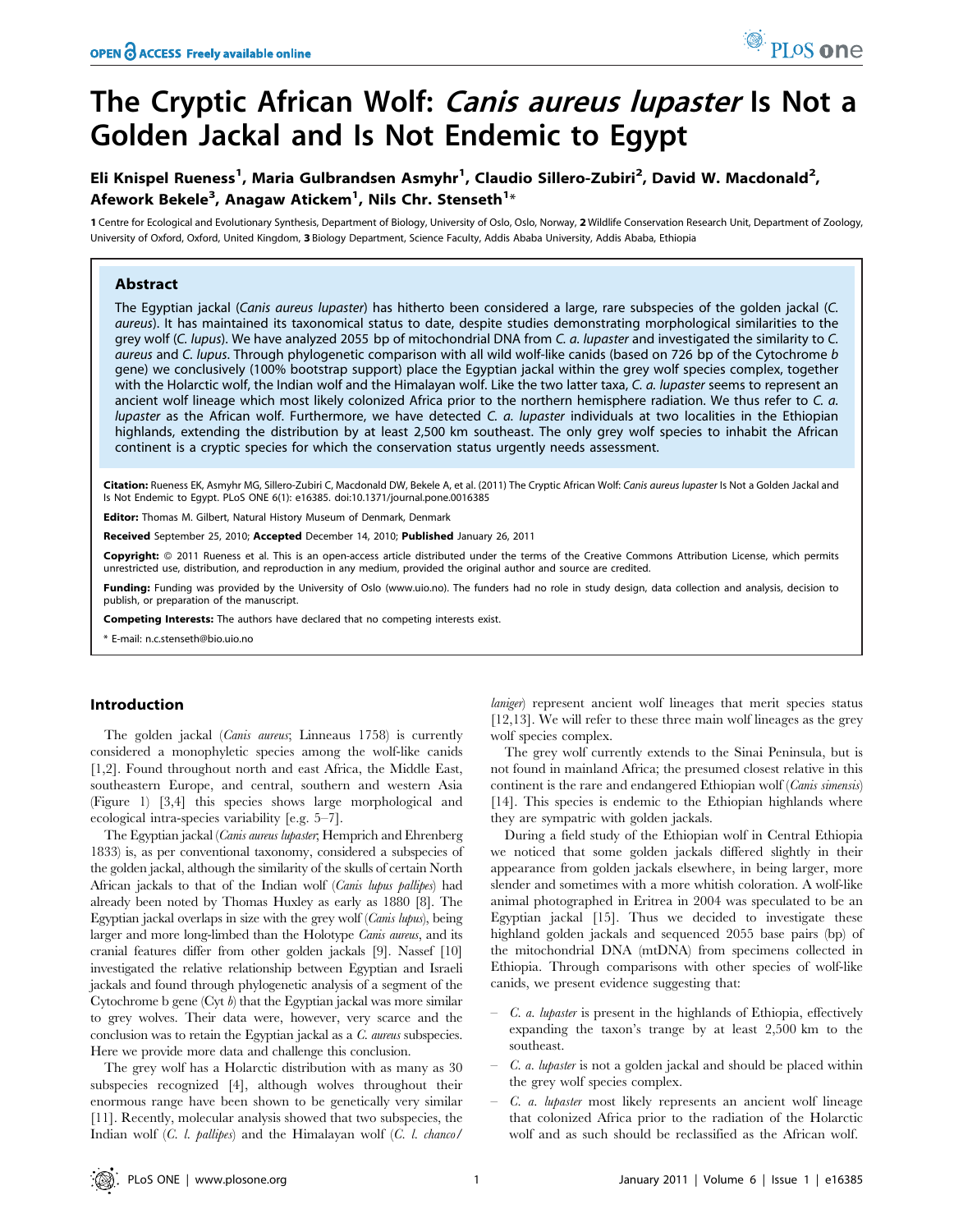

Figure 1. Map of distribution ranges and samples. The distribution area of the golden jackal in Africa and Eurasia is shaded dark grey. The samples analysed are shown as symbols: squares  $= C.a.$  lupaster and stars  $= C.a.$  aureus. The number next to the symbols equals the number of samples from each site. The approximate border of the distribution areas of C. lupus pallipes and C. lupus chanco are delineated by black and slashed lines respectively.

doi:10.1371/journal.pone.0016385.g001

#### Materials and Methods

Figure 1 shows the geographic distribution of the samples analysed.

Samples (faeces) representing at least five individuals (as verified by genotyping) were obtained from the Menz region of central Ethiopia. One of the individuals was filmed during defecation, linking with certainty the larger jackal morphotype with the DNA sequence. An additional tissue sample was obtained from a road kill in Arsi in southeast Ethiopia. DNA samples of golden jackals from Serbia were provided by Zachos [16]. The following primers were used to amplify fragments of the mtDNA: 12S rRNA: gene L01091 and H01478 [17],16S rRNA gene: W16S\_F (5'- TCT-TGAATAGGATTGCGCTG -3') and W16S\_R (5'- CGGGA-ATGCCACAATAAGAC-3'), Cyt b gene: cytb-1 and cytb-2 [18], D-loop: Thr-L 15926, DL-H 16340 [11]. Sequences of Egyptian and Israeli jackals were obtained from Nassif [10]. Sequenc data for other taxa analysed were downloaded from GenBank. Accession numbers for all sequences analysed are given in Table 1.

The optimal model for the phylogenetic analysis selected for the Cyt b region by Modeltest [19] following Akaike's information criterion (AIC) was TVM+G and the shape parameter of the

|  |  | <b>Table 1.</b> Accession number for sequences analyzed for each DNA fragment. |  |  |  |  |  |
|--|--|--------------------------------------------------------------------------------|--|--|--|--|--|
|--|--|--------------------------------------------------------------------------------|--|--|--|--|--|

| Taxon                               | Cyt $b$     | D-loop   | <b>16S</b> | <b>12S</b> |
|-------------------------------------|-------------|----------|------------|------------|
| C. a. lupaster (Ethiopia)           | HQ845258    | HQ845259 | HQ845257   | HQ845256   |
| C. lupus - grey wolf                | AM711902    |          | NC 009686  | GU174606   |
| C. lupus - grey wolf (Canada)       |             | DQ480508 |            |            |
| C. lupus - grey wolf (Sweden)       |             | DQ480504 |            |            |
| C. lupus - gray wolf (Saudi-Arabia) |             | DQ480506 |            |            |
| C. lupus - gray wolf (Japan)        |             | AB480742 |            |            |
| C. I. pallipes - Indian wolf        | AY291432    | AY289984 | AY289968   |            |
| C. I. chanco - Himalayan wolf       | AY291431    | AY289995 | AY289963   | GQ374438   |
| C. aureus -golden jackal (India)    | AY2911433   | AY289997 | AY289970   | DQ102371   |
| C. aureus - golden jackal * (Kenya) | AF028138/62 |          |            |            |
| C. aureus - golden jackal (Serbia)  |             | HO845260 |            |            |
| C. latrans - coyote                 | DQ480511    |          |            |            |
| C. simensis - Ethiopian wolf        | HQ845261    | HQ845262 |            |            |
| C. mesomelas - black-backed jackal  | AF028143/66 |          |            |            |
| C. adustus - side-striped jackal    | AF028136/60 |          |            |            |
| Cuon alpinus - dhole                | GU063864    |          |            |            |
| Lycaon pictus - African wild dog    | AF028147/71 |          |            |            |
| Vulpes vulpes -red fox              | AB292742    |          |            |            |
| Alopex lagopus - Arctic fox         | AY598511    |          |            |            |

doi:10.1371/journal.pone.0016385.t001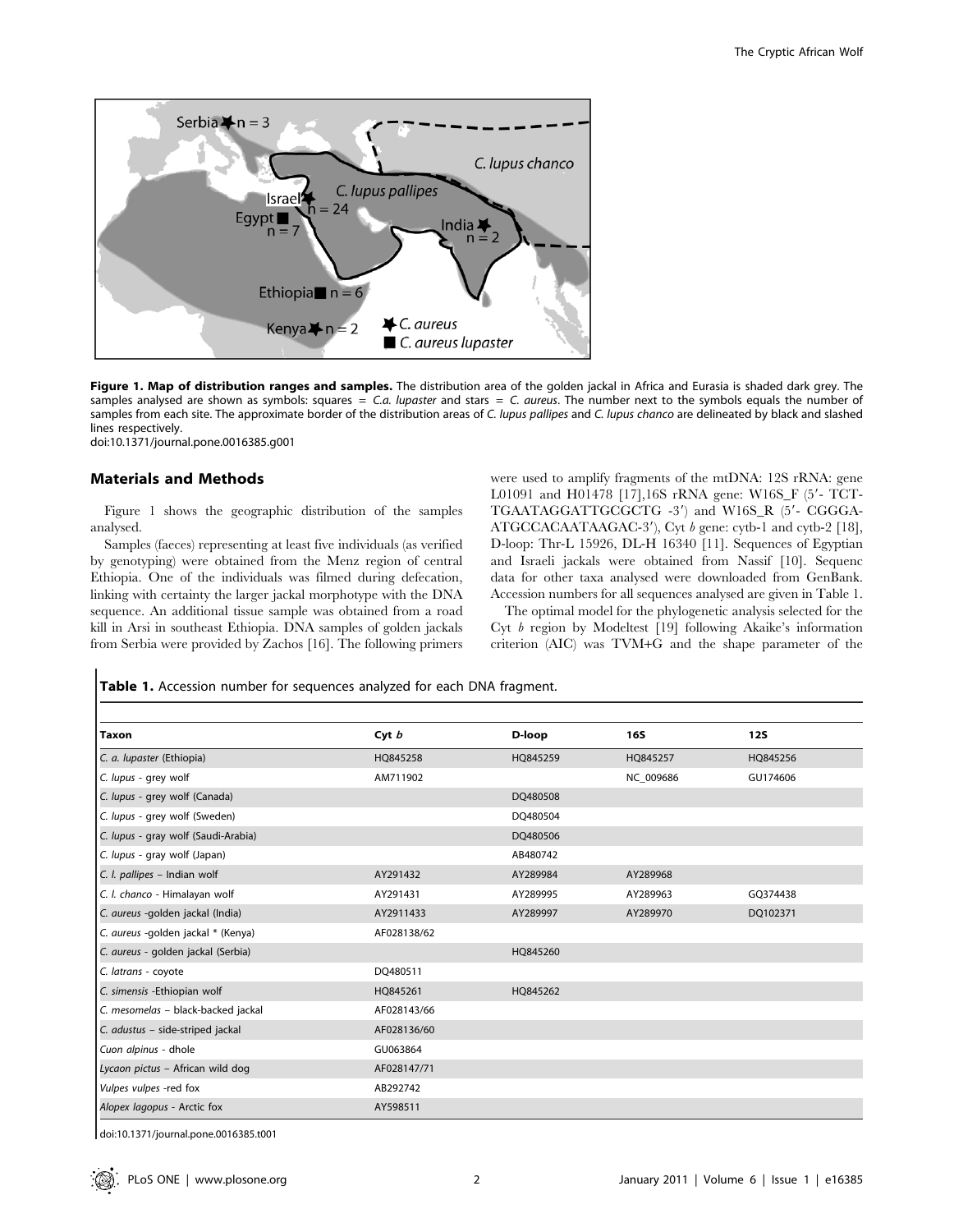

Figure 2. Phylogenetic tree displaying the relationship among all wild wolf-like canids. Phylogeny (Maximum Likelihood) of wolf-like canids based on 726 bp of the Cyt b gene. Bootstrap values ( $>50\%$ ) from 10,000 replicates are given next to the branches, NJ, ML. \* This sequence of C. aureus which was published by Wayne et al. [1] consists of two fragments whereof the first (394 bp bp) show most resemblance to the side-striped jackal while the second (332 bp) differ by 6 point mutations compared to the Eurasian golden jackal. doi:10.1371/journal.pone.0016385.g002

gamma distribution was 0.2002. PAUP\* 4.0 [20] was used for computing maximum likelihood (ML) and neighbor joining (NJ) phylogenies using red fox (Vulpes vulpes) and Arctic fox (Alopex lagopus) as outgroups.

# Results

A 365 bp fragment of the Cyt  $b$  gene was comparable between our data and those of Nassef (2003), representing the only Egyptian jackal data available. The Ethiopian and the Egyptian jackals differed by only two transitions. For comparison, the number of segregating sites separating the Ethiopian and Israeli golden jackals was 18. Based on the sequence similarity we defined our Ethiopian golden jackal samples as C. a. lupaster for further analysis. The Serbian jackal sequence was identical to the Israeli jackal haplotype, differing from the Indian jackal by four transitions. Figure 1 shows the geographical distribution C. aureus and C. a. lupaster specimens analysed. Figure 2 displays the phylogenetic relationship among all the wild-living species of wolflike canids. The tree is based on 726 bp of the Cyt b gene for which corresponding sequence data for all of the species exist. The C. a. lupaster clusters within the grey wolf species complex, a clade with strong statistical support (100/97% of 10,000 NJ/ML bootstrap replicates). Table 2 presents the number of pairwise

differences observed between *C. a. lupaster* as compared to golden jackals and wolves in 1096 bp of the Cyt b gene as well as fragments of three other mtDNA regions: the conserved 12S (353 bp) and 16S (289) rRNA genes and the hypervariable D-loop (317 bp). Generally, C. a. lupaster shows closer resemblance to wolves than to jackals, corroborating the result presented in Figure 2. Figure 3 shows a NJ phylogeny based on D-loop sequence fragments from C. a. lupaster, golden jackals, various grey wolves, Indian and Himalayan wolves, and Ethiopian wolves. The

Table 2. Number of pairwise differences.

|                | C. aureus lupaster   |                      |                  |                  |  |  |
|----------------|----------------------|----------------------|------------------|------------------|--|--|
|                | <b>12S</b><br>353 bp | <b>16S</b><br>289 bp | Cyt b<br>1096 bp | D-loop<br>317 bp |  |  |
| C. aureus      | 8                    | 6                    | 66               | 27               |  |  |
| C. lupus       | 3                    | 6                    | 37               | 16               |  |  |
| C. I. pallipes | <b>NA</b>            | 6                    | 36               | 17               |  |  |
| C.I. chanco    | 3                    | 5                    | 35               | 20               |  |  |

doi:10.1371/journal.pone.0016385.t002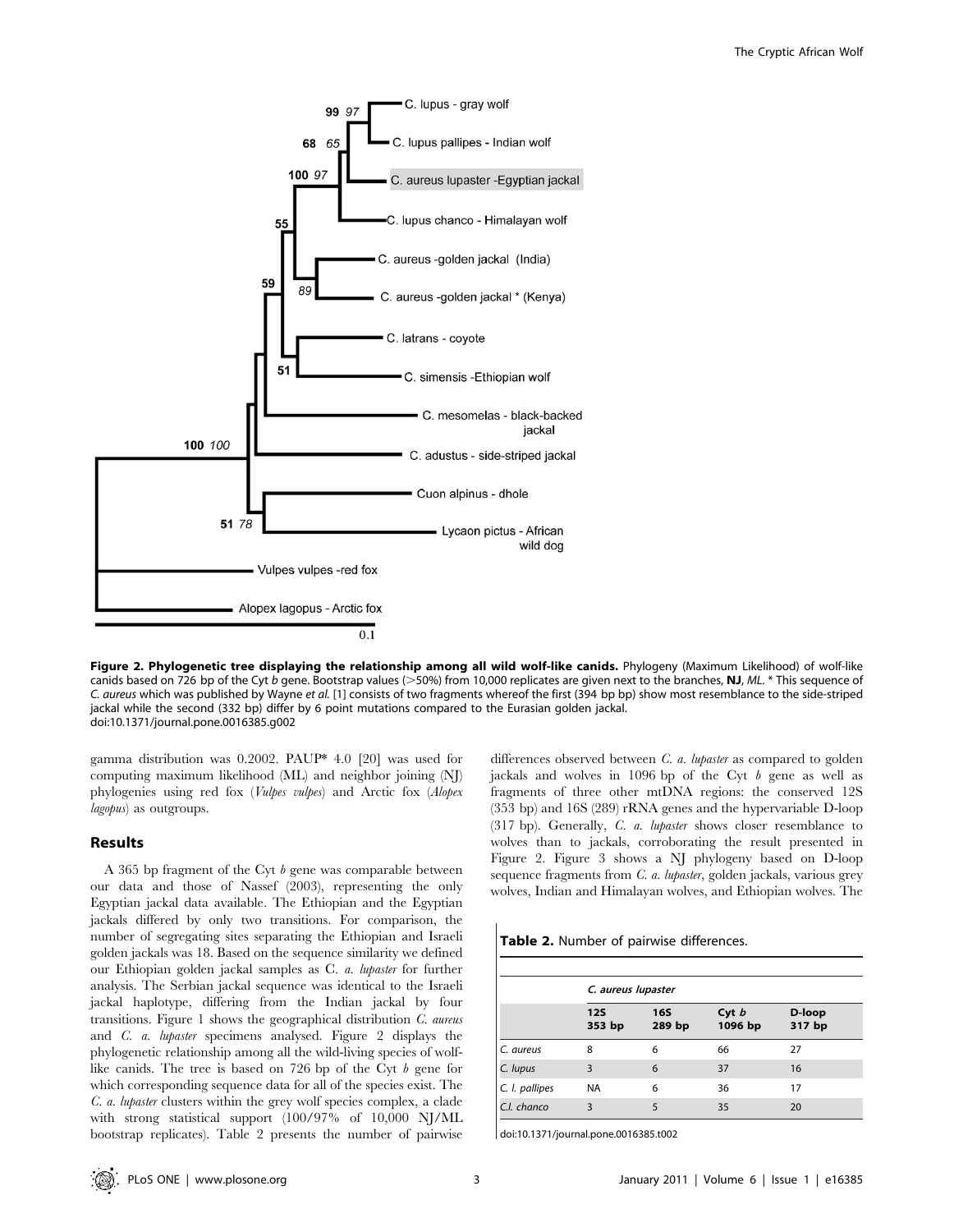grey wolf species complex, including C. a. lupaster, formed a monophyletic clade that was supported by 72% of the 10,000 bootstrap replicates. Within this clade, the sequences of four grey wolves sampled in widespread localities (North America, Northern Europe, Eastern Asia and the Middle East) clustered in a group supported by 87% of the bootstrap replicates. The tree topology suggests that this Holarctic group has a more recent origin than the other genealogical lineages of the grey wolf species complex.

#### **Discussion**

Our results show that C. a. lupaster, the African wolf, inhabits at least two different localities in Ethiopia, approximately 2,500 km southeast of Egypt. Furthermore, comparisons of DNA sequence data (Table 2, Figure 2) demonstrate that  $C$ . *a. lupaster* shows more similarity to  $C$ . *lupus* than to  $C$ . *aureus*. The grey wolf species complex, including C. a. lupaster, forms a monophyletic group with strong statistical support (Figure 2, Figure 3). To consider C. a. *lupaster* as a subspecies of  $C$ . *aureus* would imply that the golden jackal is a polyphyletic taxon. It is also evident from Figure 2, as well as from other phylogenetic studies [1,13,21], that the golden jackal does not form a monophyletic group with the two other



Figure 3. Phylogeny (NJ) based on 317 bp of the mtDNA D**loop region.** Bootstrap values ( $>50\%$ ) from 10,000 replicates are given next to the branches. The grey wolf species complex forms a monophyletic group (shaded in light grey), a subgroup consisting of four taxa representing the Holarctic wolf is shaded in dark grey. doi:10.1371/journal.pone.0016385.g003

jackal species, the side-striped jackal (C. adustus) and the blackbacked jackal (C. mesomelas). There is thus reason to question whether the colloquial name jackal has any taxonomic integrity.

The Cyt  $b$  gene is a marker commonly used to distinguish among mammalian species and  $>5\%$  divergence is typically observed between morphologically recognized species [22]. The Himalayan wolf and the Indian wolf diverge from the Holarctic grey wolf by 1.2% and 2.5% (332 bp) respectively [13]. The divergence between  $C$ . a. lupaster and  $C$ . lupus is 4.0% for the equivalent sequence fragment, while it is 2.4% between C. a. lupaster and the Himalayan wolf. Wayne [1] estimated a mtDNA molecular clock applicable across Canidae (1.3–1.7% per million years). Estimates of evolutionary time based on restricted data tend to be highly uncertain, but based on sequence divergence we find it is reasonable to consider  $C$ .  $a$ . lupaster as a distinct taxon within the grey wolf species complex.

A high level of polymorphism and homoplasy has been reported for the D-loop region, within and between canid species [13]. The grey wolf species complex was nevertheless statistically supported in our phylogenetic reconstruction (Figure 3), as was the Holarctic sub-clade comprising wolves from North America, Eastern Asia, the Middle East and Northern Europe. The phylogenetic reconstruction suggests that the Indian, Himalayan and the African wolf existed as distinct lineages before the radiation of the Holarctic wolf. Figure 1 shows that there is a geographical 'continuum' in the present distribution and one could imagine that a common ancestor of the three species migrated into Africa during Pleistocene (2.6 mill-12,100 years ago).

The golden jackal is listed as a species of Least Concern by the IUCN [7]. In Ethiopia the golden jackals, which presently includes the cryptic African wolves, are systematically persecuted because of their threat to livestock. Furthermore, although the Egyptian jackal is supposedly extremely rare, it is not protected.

All of the Ethiopian samples we analyzed were C.l. lupaster, however, a thorough survey of jackals in both Ethiopia and adjacent countries will be necessary to assess its distribution and abundance of the African wolf. It should be established whether or not the habitat of the African wolf overlap with that of the golden jackal, and if morphological features distinguishing the two taxa exist.

Our results show that C. a. lupaster should no longer be accepted as a monophyletic subspecies of C. aureus but represents the only grey wolf taxon known to inhabit the African continent.

#### Acknowledgments

We thank Øystein Flagstad and Zelealem Tefera Ashenafi for their contributions at the early stage of the project. Yonas Hailu for help with filming and local field workers for assisting the sample collection.

#### Author Contributions

Conceived and designed the experiments: EKR MGA AA AB CSZ DWM NCS. Performed the experiments: EKR MGA AA. Analyzed the data: EKR. Wrote the paper: EKR MGA AB CSZ DWM NCS.

# References

- 1. Wayne RK, Geffen E, Girman DJ, Koepfli KP, Lau LM, et al. (1997) Molecular systematics of the Canidae. Syst Biol 46: 622–653.
- 2. Bardeleben C, Moore RL, Wayne RK (2005) A molecular phylogeny of the Canidae based on six nuclear loci. Mol Phyl Evol 37: 815–831.
- 3. Sillero-Zubiri C, Hoffmann M, Macdonald DW (2004) Canids: Foxes, Wolves, Jackals and Dogs: Status Survey and Conservation Action Plan. 2nd edn. Gland, Switzerland and Cambridge, UK: IUCN Canid Specialist Group. 157 p.
- 4. Wozencraft C (2005) Order Carnivora. In: Wilson DE, Reeder DM, eds. Mammal Species of the World The Johns Hopkins University Press. pp 532–628.